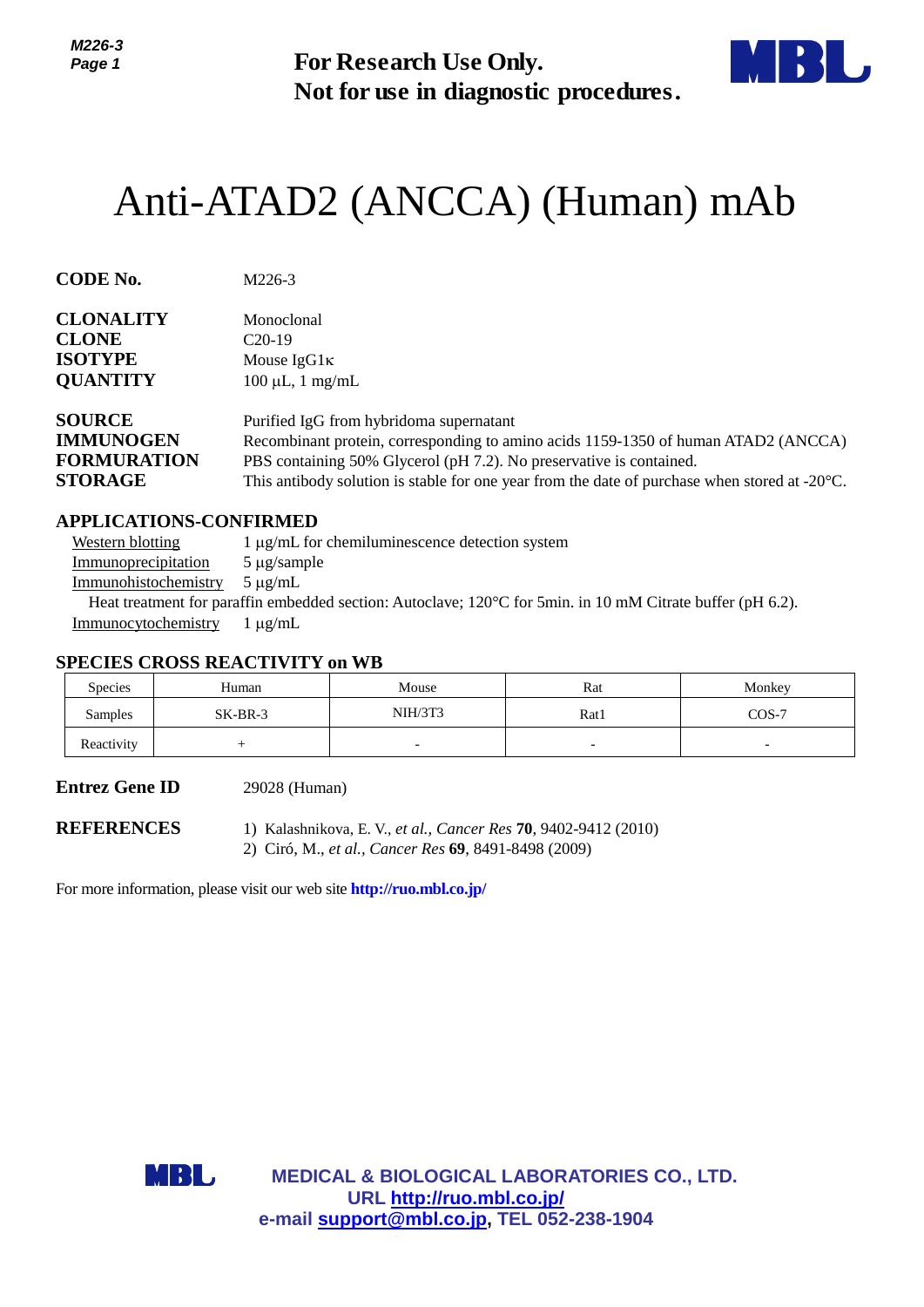*M226-3 Page 2*

# **RELATED PRODUCTS**

- M226-3 Anti-ATAD2 (ANCCA) (Human) mAb<br>D318-3 Anti-Brm (Smarca2) mAb
- *2* D318-3 Anti-Brm (Smarca2) mAb
- D319-3 Anti-Brg1 (Smarca4) mAb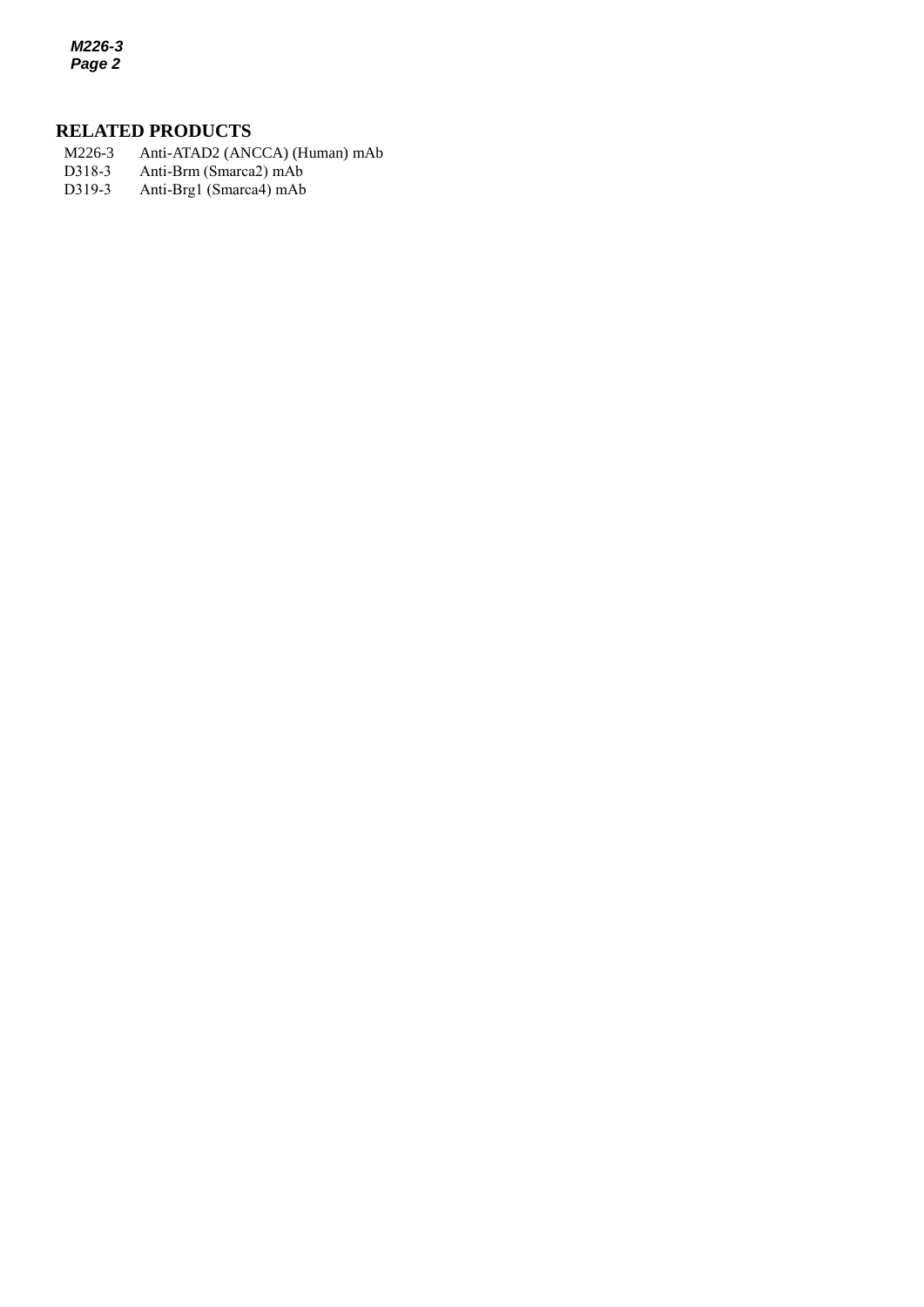## *e* **SDS-PAGE & Western blotting**

- *3* sec.). Centrifuge at 12,000 xg for 5 min. at 4°C. 1) Wash 5 x  $10^6$  cells 3 times with PBS and suspend them in 500  $\mu$ L of Laemmli's sample buffer, then sonicate briefly (up to 10
- 2) Boil the sample for 10 min. and centrifuge.
- 3) Load 10 µL of the sample per lane in a 1-mm-thick SDS-polyacrylamide gel (7.5% acrylamide) for electrophoresis.
- 4) Blot the protein to a polyvinylidene difluoride (PVDF) membrane at 1 mA/cm<sup>2</sup> for 1 hr. in a dry transfer system.
- 5) To reduce nonspecific binding, soak the membrane in 5% skimmed milk (in PBS, pH 7.2) for 1 hr. at room temperature.
- 6) Incubate the membrane with primary antibody diluted with 1% skimmed milk (in PBS, pH 7.2) as suggested in the **APPLICATION** for 1 hr. at room temperature. (The concentration of antibody will depend on the conditions.)
- 7) Wash the membrane with PBS-T [0.05% Tween-20 in PBS] (5 min. x 3 times).
- 8) Incubate the membrane with 1:5,000 of [Anti-IgG \(Mouse\) pAb-HRP](http://ruo.mbl.co.jp/g/dtl/A/330/) (MBL; code no. 330) diluted with 1% skimmed milk (in PBS, pH 7.2) for 1 hr. at room temperature.
- 9) Wash the membrane with PBS-T (5 min. x 3 times).
- 10) Wipe excess buffer on the membrane, then incubate it with appropriate chemiluminescence reagent for 1 min. Remove extra reagent from the membrane by dabbing with paper towel, and seal it in plastic wrap.
- 11) Expose to an X-ray film in a dark room for 1 min. Develop the film as usual. The condition for exposure and development may vary.

(Positive control for Western blotting; SK-BR-3)



#### *Western blot analysis of human ATAD2 (ANCCA)*

Lane 1: SK-BR-3 Lane 2: MDA-MB-231 Lane 3: A431 Lane 4: COS-7 Lane 5: Rat1 Lane 6: NIH/3T3

Immunoblotted with Anti-ATAD2 (ANCCA) (Human) mAb (M226-3)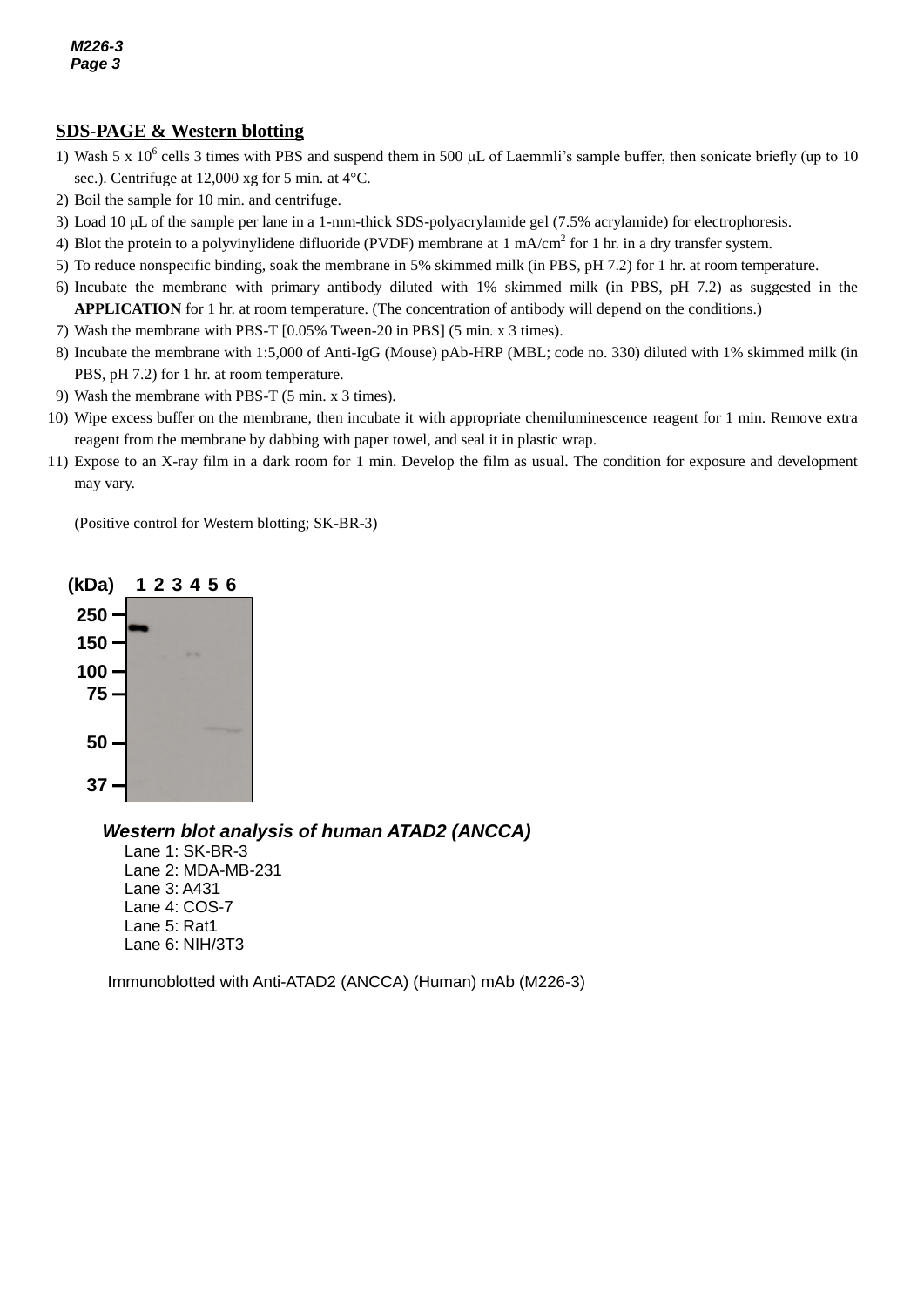#### **Immunoprecipitation**

- **EXALUTE CONDUCT CONDUCT THE CONDUCT TEAM**<br>1) Wash 5 x 10<sup>6</sup> cells 3 times with PBS and resuspend them with 500 μL of RIPA Buffer [10 mM Tris-HCl (pH7.4), 1% Triton *3* X-100, 1% Sodium deoxycholate, 0.1% SDS, 150 mM NaCl, 5 mM EDTA] containing appropriate protease inhibitors, then sonicate briefly (up to 30 sec.). Incubate on ice for 30 min.
- 2) Centrifuge the tube at 12,000 x g for 5 min. at 4°C and transfer the supernatant to another tube.
- 3) Mix 50  $\mu$ L of 50% protein G agarose beads slurry resuspended in 500  $\mu$ L of PBS with Mouse IgG1 (isotype control) (MBL; code no. M075-3) or Anti-ATAD2 (ANCCA) (Human) mAb (M226-3) as suggested in the **APPLICATIONS**. Incubate at 4°C with rotation for 1 hr.
- 4) Wash the beads 3 times with PBS. Carefully discard the supernatant.
- 5) Add 5  $\mu$ L of the supernatant (prepared in step 4)) and 400  $\mu$ L of IP Buffer [10 mM Tris-HCl (pH 8.0), 150 mM NaCl] to the tube containing antibody conjugated beads, then incubate with gentle agitation overnight at 4°C.
- 6) Wash 4 times with 1 mL of PBS-T [0.05% Tween-20 in PBS].
- 7) Resuspend the bead pellet in 50  $\mu$ L of Laemmli's sample buffer, boil for 10 min. and centrifuge.
- 8) Load 10 µL of the sample per lane in a 1-mm-thick SDS-polyacrylamide gel (7.5% acrylamide) for electrophoresis.
- 9) Blot the protein to a polyvinylidene difluoride (PVDF) membrane at 1 mA/cm<sup>2</sup> for 1 hr. in a dry transfer system.
- 10) To reduce nonspecific binding, soak the membrane in 5% skimmed milk (in PBS, pH 7.2) for 1 hr. at room temperature.
- 11) Incubate the membrane with primary antibody diluted with 1% skimmed milk (in PBS, pH 7.2) as suggested in the **APPLICATION** for 1 hr. at room temperature. (The concentration of antibody will depend on the conditions.)
- 12) Wash the membrane with PBS-T (5 min. x 3 times).
- 13) Incubate the membrane with 1:5,000 of [Anti-IgG \(Mouse\) pAb-HRP](http://ruo.mbl.co.jp/g/dtl/A/330/) (MBL; code no. 330) diluted with 1% skimmed milk (in PBS, pH 7.2) for 1 hr. at room temperature.
- 14) Wash the membrane with PBS-T (5 min. x 3 times).
- 15) Wipe excess buffer on the membrane, then incubate it with appropriate chemiluminescence reagent for 1 min. Remove extra reagent from the membrane by dabbing with paper towel, and seal it in plastic wrap.
- 16) Expose to an X-ray film in a dark room for 1 min. Develop the film as usual. The condition for exposure and development may vary.

(Positive control for Immunoprecipitation; SK-BR-3)



#### *Immunoprecipitation of human ATAD2 (ANCCA) from SK-BR-3*

Lane 1: Anti-ATAD2 (ANCCA) (Human) mAb (M226-3) Lane 2: Mouse IgG1 (isotype control) (M075-3)

Immunoblotted with M226-3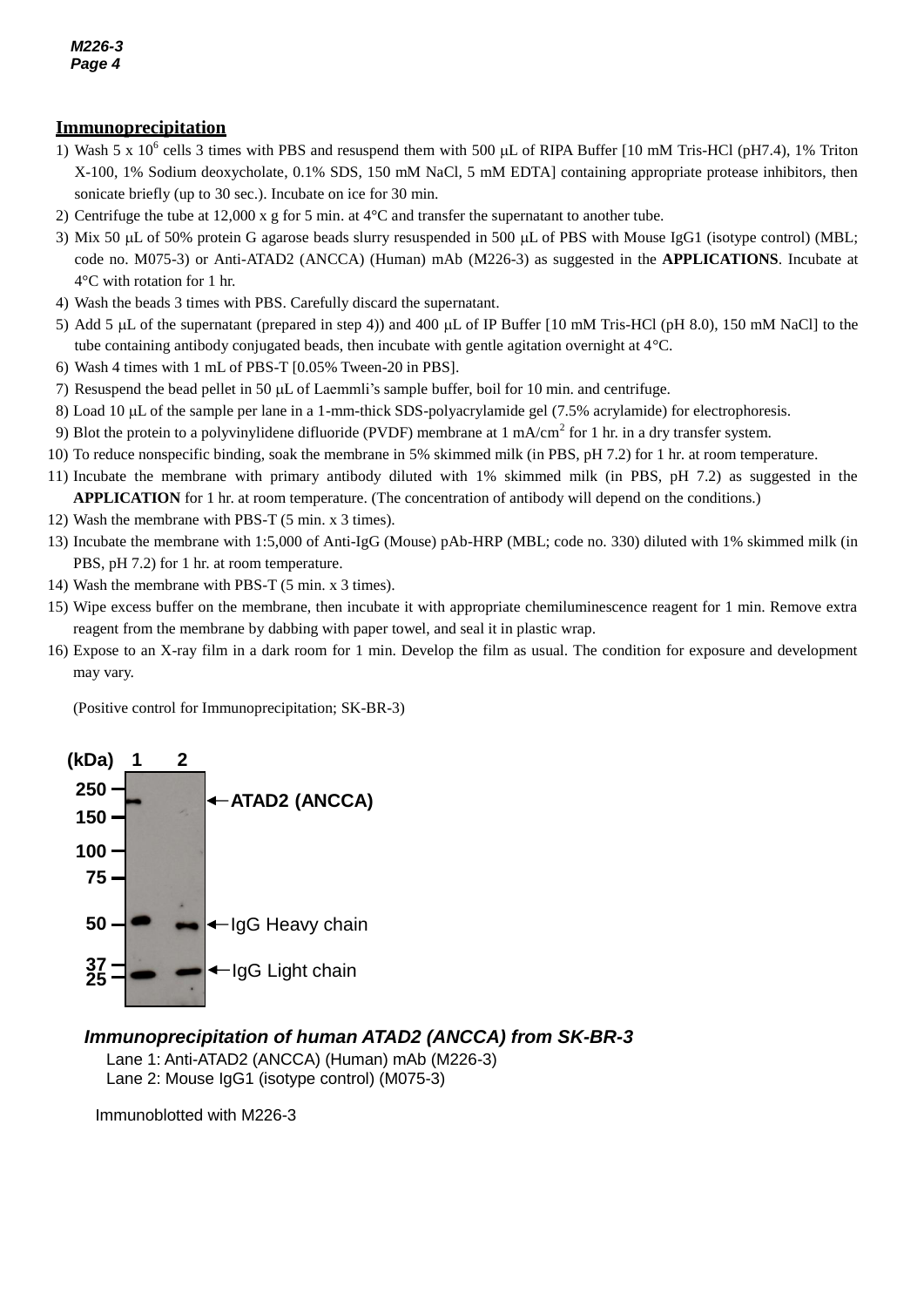## **Immunohistochemcal detection for paraffin embedded section**

- 1) Deparaffinize the section with Xylene 3 times for 5 min. each.
- *3* 2) Immerse the slide with 100% Ethanol 2 times for 5 min. each.
- 3) Immerse the slide with 95% Ethanol 1 time for 5 min., and 70% Ethanol 1 time for 5 min.
- 4) Remove the slide from Ethanol and heat-treat with 10 mM citrate buffer (pH 6.2) at 121°C for 5 min. using autoclave.
- 5) Let the slide cool down at room temperature in citrate buffer.
- 6) Remove the slide from citrate buffer and inactivate endogenous peroxidase with  $3\%$  H<sub>2</sub>O<sub>2</sub> in PBS for 10 min.
- 7) Wash the slide 3 times in PBS for 3 min. each.
- 8) Immerse the slide in 10% goat serum in PBS for 30 min. at room temperature to block non-specific staining.
- 9) Incubate the section with the primary antibody diluted with PBS containing 1% BSA as suggested in the **APPLICATIONS**  overnight at 4°C. (Optimization of antibody concentration or incubation condition is recommended if necessary.)
- 10) Wash the slides 3 times in PBS for 3 min. each.
- 11) Incubate the section with Histostar (Ms + Rb) (MBL; code no. 8460) for 30 min. at room temperature.
- 12) Wash the slides 3 times in PBS for 3 min. each.
- 13) Visualize by reacting for 3 min. with Histostar DAB Substrate Solution (MBL; code no. 8469). \*DAB is a suspect carcinogen and must be handled with care. Always wear gloves.
- 14) Wash the slides in water for 5 min.
- 15) Counterstain in hematoxylin for 5 min., wash the slides 3 times in water for 5 min. each, and then immerse the slides in PBS for 5 min.
- 16) Dehydrate by immersing in Ethanol 3 times for 3 min. each, followed by immersing in Xylene 3 times for 3 min. each. Now ready for mounting.

(Positive control for Immunohistochemistry; Human specimen of stomach cancer)



## *Immunohistochemical detection of human ATAD2 (ANCCA)*

Sample: Human specimen of stomach cancer Brown: Anti-ATAD2 (ANCCA) (Human) mAb (M226-3) Blue: Hematoxylin

Sample was kindly provided by Department of Pathology, Graduate School of Medicine, The University of Tokyo.

Data were kindly provided by Drs. Hiroto Katoh and Shumpei Ishikawa.

(Department of Genomic Pathology, Medical Research Institute, Tokyo Medical and Dental University)